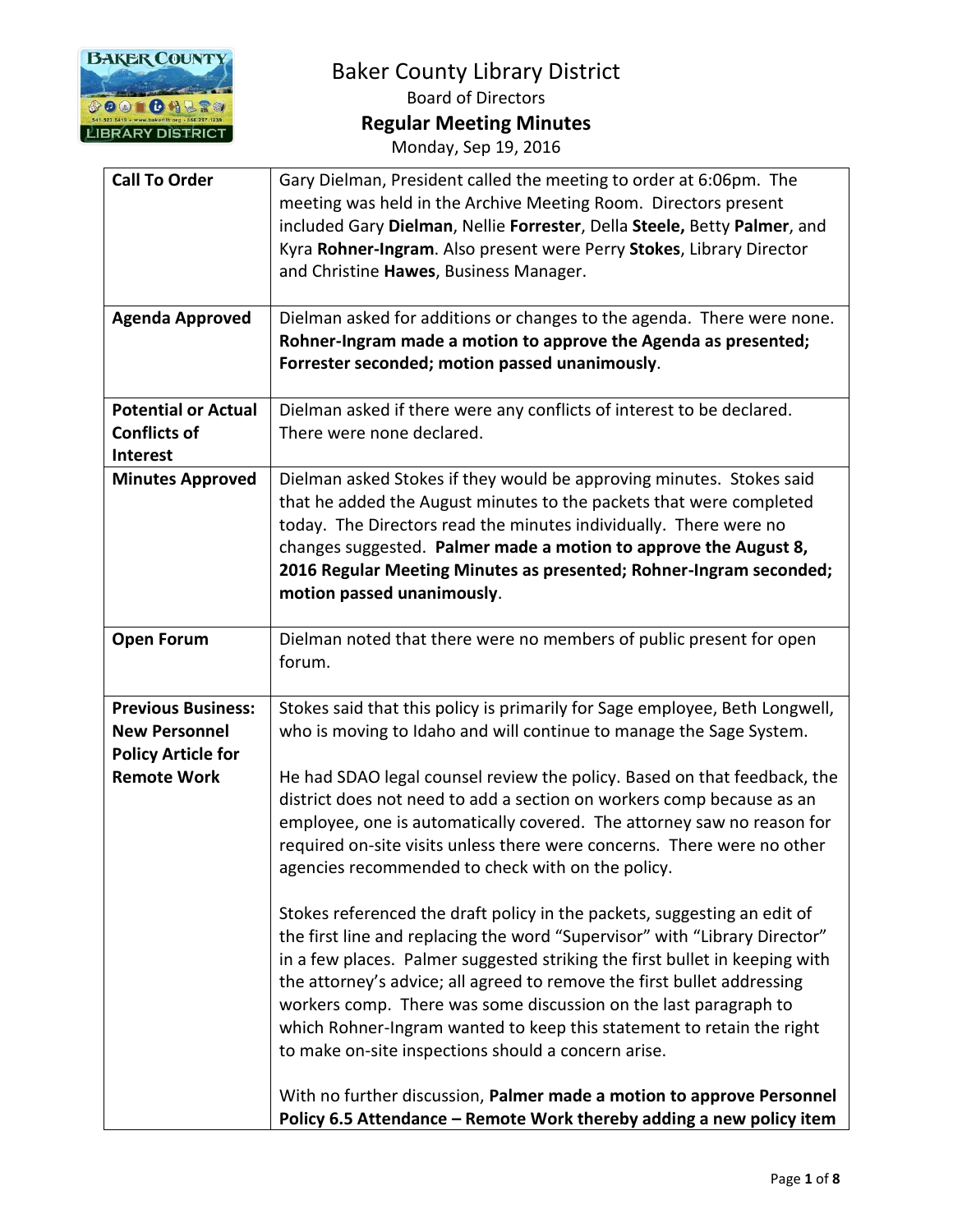

|                                                                                       | to the Personnel Policy Manual under Article 6 - Attendance, Item 6.5<br>Remove Work, as revised above; Forrester seconded; motion passed<br>unanimously.                                                                                                                                                                                                                                                                                                                                                                                                                                                                                                                                                                                                              |
|---------------------------------------------------------------------------------------|------------------------------------------------------------------------------------------------------------------------------------------------------------------------------------------------------------------------------------------------------------------------------------------------------------------------------------------------------------------------------------------------------------------------------------------------------------------------------------------------------------------------------------------------------------------------------------------------------------------------------------------------------------------------------------------------------------------------------------------------------------------------|
| <b>New Business:</b><br>FY2016-17<br><b>Potential Tax</b><br><b>Anticipation Loan</b> | Stokes said that he had contacted ZoeAnn Legitt at US Bank regarding a<br>possible TRAN loan to find that the loan process had changed. The<br>process has changed so that an attorney is now required to prepare the<br>TRAN application paperwork. Stokes found the recommended attorney's<br>minimum fee started at \$4,000. They don't ordinarily work with small<br>amounts or tax exempt loans. As alternative, the attorney suggested the<br>district consider a short-term loan at a local bank. Stokes asked Hawes to<br>look into the options with our local US Bank where the district already<br>has accounts.                                                                                                                                             |
|                                                                                       | Hawes began her report by distributing an information sheet outlining US<br>Bank Short-Term Loan Options. She explained that at the time short-<br>term loan were under consideration, the district's cash flow projections<br>indicated a small loan may be necessary to operate for a few weeks,<br>depending on the timing of reimbursement income. As it turns out, the<br>anticipated funds have recently been received. The updated Cash Flow<br>Projection confirms that the District will operate on its own resources.<br>The District has not needed a TAN in at least three years.                                                                                                                                                                          |
|                                                                                       | Hawes reviewed the two options US Bank offered: a revolving Line-Of-<br>Credit and Municipal Leasing program. Discussion ensued on these topics.<br>Since the District will not need a short-term operating loan this fiscal<br>year, the board intends to explore options at other local banks for<br>comparison of rates and programs for future reference.                                                                                                                                                                                                                                                                                                                                                                                                          |
| <b>Code of Conduct</b><br><b>Policy Revision</b>                                      | Stokes said the changes to the Code of Conduct are highlighted in blue.<br>The first change is in response to District policy requiring visitors to wear<br>shoes being recently challenged by a local family primarily on the basis of<br>medical exemption, but also on general grounds. Stokes found the<br>challenger's claims to be legitimate - he was unable to find<br>substantiation to show that footwear should be required for safety<br>reasons in public buildings. He also found that there is a barefoot<br>lifestyle subculture that is challenging footwear policies around the<br>country. The arguments for going barefoot range from health to religious<br>reasons.<br>The board suggested that District policy state that visitors assume their |
|                                                                                       | own liability if they choose not to, as long as the district has done its due                                                                                                                                                                                                                                                                                                                                                                                                                                                                                                                                                                                                                                                                                          |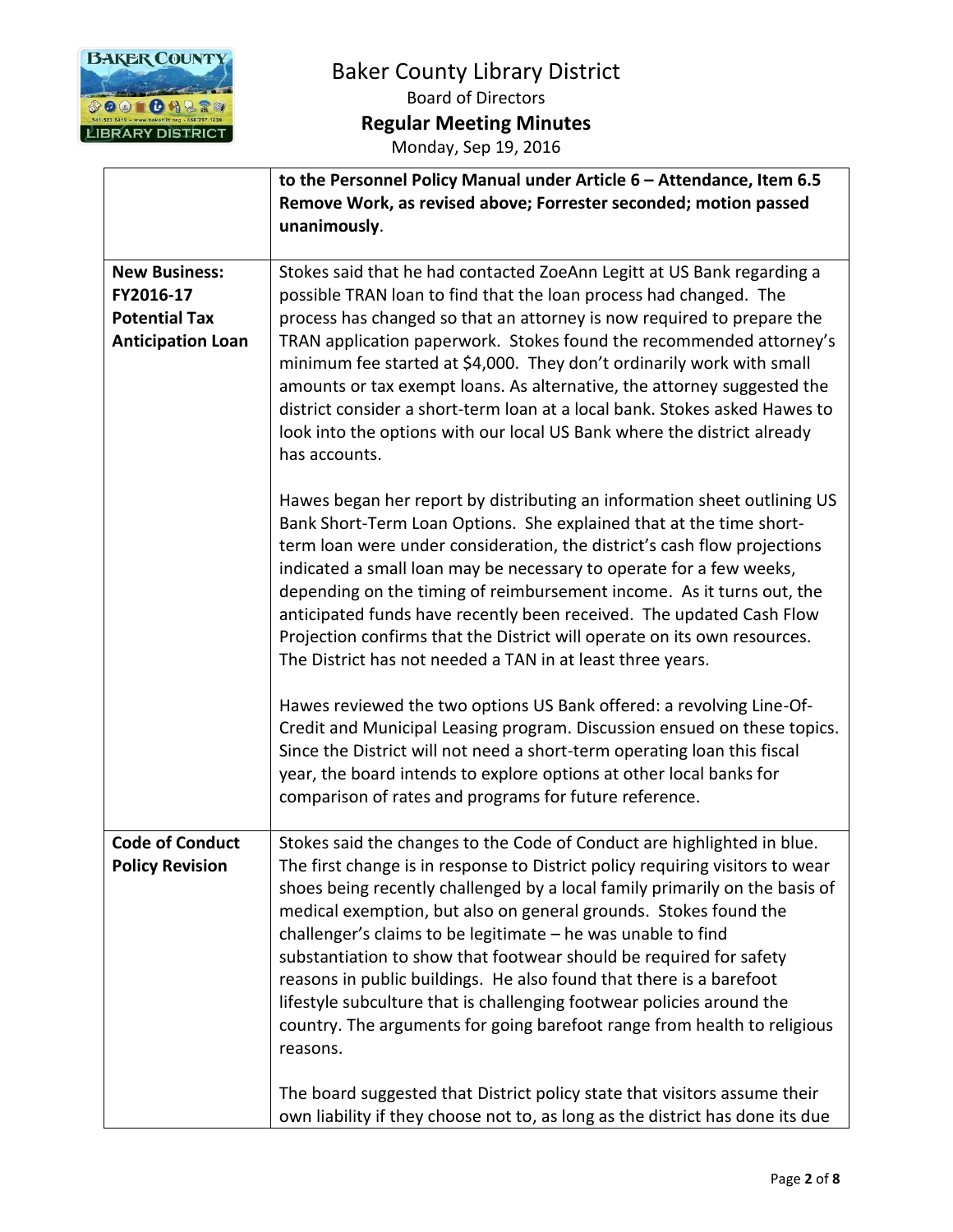

| diligence in minimizing hazards. Stokes will insert language to that effect<br>in the policy end note.                                                                                                                                                                                                                                                                                                                                                                                                                                            |
|---------------------------------------------------------------------------------------------------------------------------------------------------------------------------------------------------------------------------------------------------------------------------------------------------------------------------------------------------------------------------------------------------------------------------------------------------------------------------------------------------------------------------------------------------|
| One real hazard in allowing bare feet is that during summer people do<br>often enter barefoot and dripping wet from being in the river. Pools of<br>water do cause a safety hazard so that condition will continue to result in<br>a person being asked to leave until dry.                                                                                                                                                                                                                                                                       |
| In re-examining the basis for the traditional No Shirt, No Shoes, No<br>Service standard, Stokes has also reconsidered the assumptions for<br>requiring "appropriate clothing". Stokes feels policy should focus on<br>protection of District property only. The district's interest is not to<br>regulate fashion choices of library users but to mitigate direct bodily<br>contact with library furniture since it may transfer sweat, oils and other<br>bodily substances -- which does present cleaning issues as well as safety<br>concerns. |
| Therefore, Stokes' proposed policy change establishes that unless a<br>visitor's attire appears to violate state or local laws or risks a property<br>loss or hazard of some type, district staff will not restrict library use and<br>access based on attire or lack thereof. The revised element is proposed to<br>read:                                                                                                                                                                                                                        |
| Please do Wear sufficient clothing, including tops and bottoms,<br>to minimize direct skin contact with furniture                                                                                                                                                                                                                                                                                                                                                                                                                                 |
| In effect, this means that a person who is shirtless and shoeless will be<br>permitted to remain in the library as long as they don't sit and rest back<br>into a chair, which risks significant skin contact.                                                                                                                                                                                                                                                                                                                                    |
| Relevant local and state laws include:                                                                                                                                                                                                                                                                                                                                                                                                                                                                                                            |
| Baker City Ord. 130.04 : Indecent Exposure<br>No person shall willfully and indecently expose his or her person<br>in any public place or any place in which other persons might be<br>offended thereby or make any exhibition of himself or herself to<br>public view in such a manner as to be offensive or designed to<br>excite vicious or lewd thoughts.                                                                                                                                                                                     |
| ORS 163.465 : Public Indecency<br>(1) A person commits the crime of public indecency if while in, or<br>in view of, a public place the person performs:<br>(a) An act of sexual intercourse;<br>(b) An act of deviate sexual intercourse; or                                                                                                                                                                                                                                                                                                      |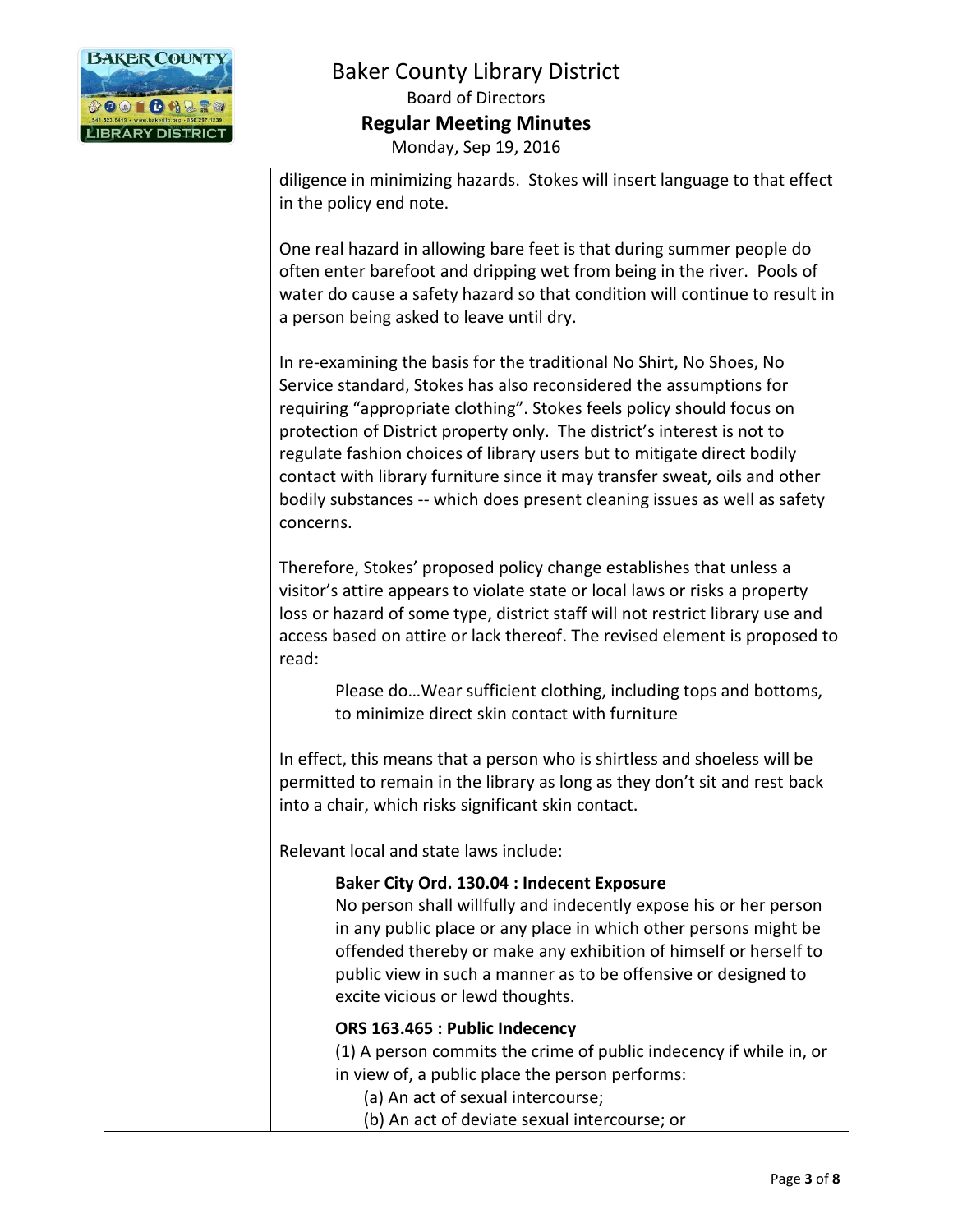

|                                                                     | (c) An act of exposing the genitals of the person with the                                                                                                                                                                                                                                                                                                                                                                                                                                                                                                                                                                                                                                                                                                           |
|---------------------------------------------------------------------|----------------------------------------------------------------------------------------------------------------------------------------------------------------------------------------------------------------------------------------------------------------------------------------------------------------------------------------------------------------------------------------------------------------------------------------------------------------------------------------------------------------------------------------------------------------------------------------------------------------------------------------------------------------------------------------------------------------------------------------------------------------------|
|                                                                     | intent of arousing the sexual desire of the person or another                                                                                                                                                                                                                                                                                                                                                                                                                                                                                                                                                                                                                                                                                                        |
|                                                                     | person.                                                                                                                                                                                                                                                                                                                                                                                                                                                                                                                                                                                                                                                                                                                                                              |
|                                                                     | Stokes said that in looking at Oregon Revised Statutes, he found that<br>saliva is among the bodily fluids regarded as dangerous substances which<br>if "knowingly propelled" at a public staff member could result in a charge<br>of Aggravated Harassment (ORS 166.070). With that in mind he has<br>added spitting as a prohibited action which causes a "nuisance or<br>hazard." While tobacco use itself on library grounds is prohibited by<br>policy, staff enforcement of that statute typically only occurs when a<br>nuisance is presented. Spitting into a library garbage can or other<br>receptacle is one such nuisance and could be hazardous to staff or<br>custodial contractors who may inadvertently come into contact with that<br>bodily fluid. |
|                                                                     | There was some discussion on language. Rohner-Ingram suggested<br>stating in the "you may not" bulletins, coming into the library wet is not<br>allowed. The bullet was edited to read                                                                                                                                                                                                                                                                                                                                                                                                                                                                                                                                                                               |
|                                                                     | You may notLitter, spit, or otherwise cause a nuisance or hazard<br>from food, beverage, liquid, debris, bodily fluid or other<br>dangerous substance                                                                                                                                                                                                                                                                                                                                                                                                                                                                                                                                                                                                                |
|                                                                     | Further discussion included clarification of and changes to some<br>language. Dielman asked for a motion. Rohner-Ingram made a motion<br>to approve the Code of Conduct as revised; Palmer seconded; motion<br>passed unanimously.                                                                                                                                                                                                                                                                                                                                                                                                                                                                                                                                   |
| <b>SDAO Ethics Law</b><br><b>Best Practices</b><br><b>Checklist</b> | Dielman asked Hawes to proceed with the Best Practices Checklist.<br>Hawes had handed out packets for the board prior to the meeting. The<br>packet includes a cover memo, a copy of the checklist, a copy of the<br>District policy including Oregon Ethics Law, excerpts from ORS Chapter<br>244 Government Ethics, and a complete copy of A Guide For Public<br>Officials.                                                                                                                                                                                                                                                                                                                                                                                        |
|                                                                     | Hawes reminded the board that in order to qualify for a 10% credit on the<br>annual general liability insurance, there are five items each worth 2% that<br>need to be completed. She has already submitted two items for credit:<br>proof of affiliate membership with the Oregon State Library and the<br>District policy including the Oregon Ethics Law requirements (the policy is<br>titled Person Use of District Resources).                                                                                                                                                                                                                                                                                                                                 |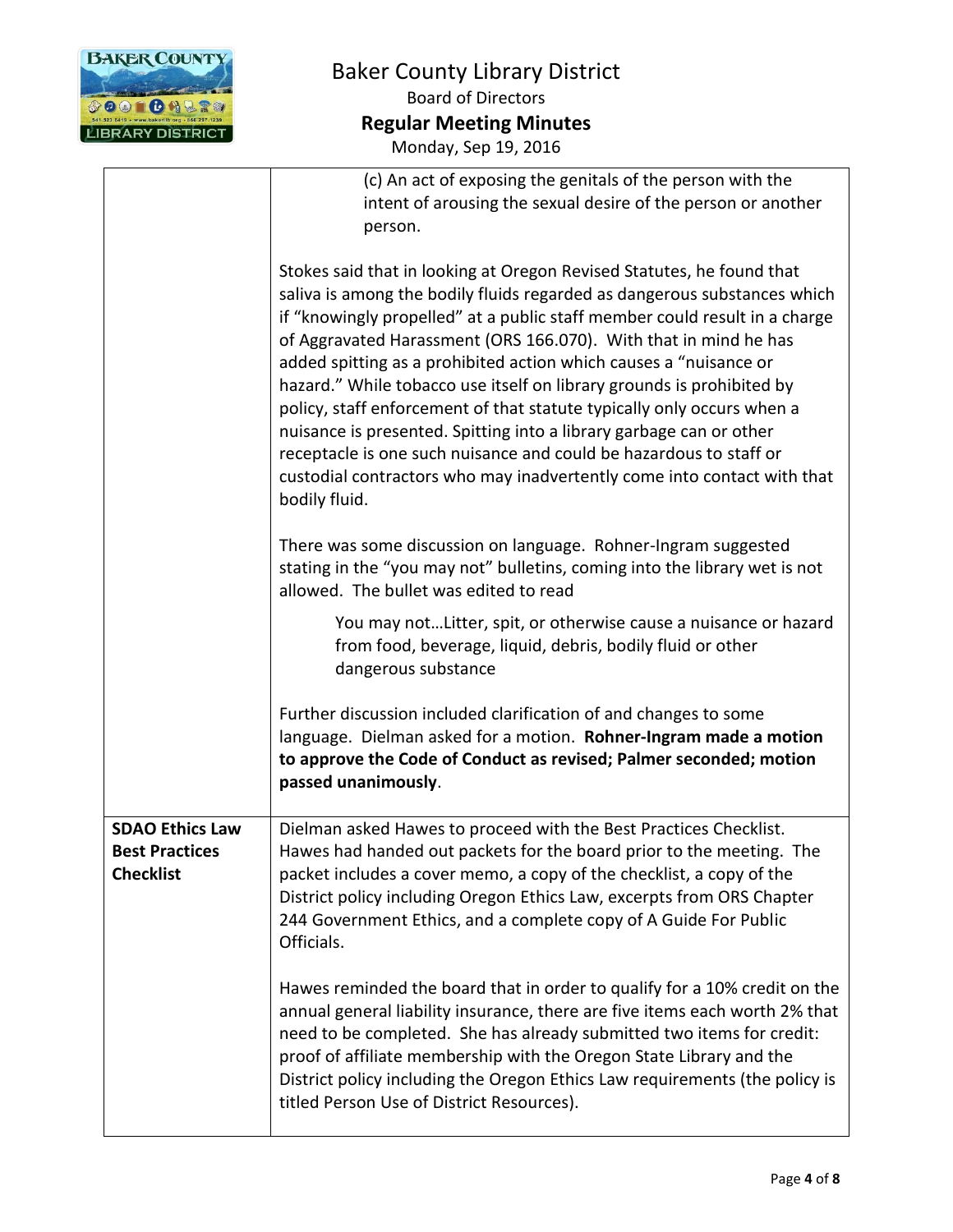

|                                  | Hawes said that one piece the board can do to contribute to the program<br>is to complete the checklist she is presenting tonight. The checklist has<br>16 questions. Palmer volunteered to complete the checklist during the<br>process. Hawes read through each item and read excerpts already<br>identified in the attached reference materials pertaining to the questions.<br>There was discussion held on many of the topics. The group was familiar<br>with most of the topics and materials but agreed it was a good exercise.<br>Palmer signed the completed checklist and gave it to Hawes for<br>submitting with Special Districts.                                                                                                                                                                                                                                                                                                                                                                                                                                                                                                                                                                                                                                                                                                                                                                                                                                                                                                                                                                                                                                                                                       |
|----------------------------------|--------------------------------------------------------------------------------------------------------------------------------------------------------------------------------------------------------------------------------------------------------------------------------------------------------------------------------------------------------------------------------------------------------------------------------------------------------------------------------------------------------------------------------------------------------------------------------------------------------------------------------------------------------------------------------------------------------------------------------------------------------------------------------------------------------------------------------------------------------------------------------------------------------------------------------------------------------------------------------------------------------------------------------------------------------------------------------------------------------------------------------------------------------------------------------------------------------------------------------------------------------------------------------------------------------------------------------------------------------------------------------------------------------------------------------------------------------------------------------------------------------------------------------------------------------------------------------------------------------------------------------------------------------------------------------------------------------------------------------------|
| Administrative<br><b>Reports</b> | Stokes reported on the activities of various divisions, including:<br>Friends of the Library -- The Friends made about \$2,200 on the book sale<br>after expenses and advertising.<br>Facilities - The Baker library building LED Lighting Project is about half<br>done. The contractor is waiting for a supply order to complete the<br>replacement of fluorescent with LED bulbs. Staff is pleased with the<br>improved lighting. The natural gas bill is high; Hawes discovered it was at<br>winter levels. Stokes contacted Scotts Heating to investigate the<br>problem. Apparently, due to a bad sensor and peculiarities with our<br>HVAC system, the HVAC tech recommended the boiler be manually shut<br>off in the summer months. Stokes said that to his knowledge the district<br>hasn't taken such action in the past and the system has operated without<br>the overage. Nevertheless, he has made a calendar reminder for next<br>year. Janitorial supplies have been purchased to control staining and<br>odors in restrooms. Stokes has received complaints from the public and<br>staff about bathroom odors. The supply closet will be locked at all times<br>due to the toxicity of some of these new products. Carpet cleaning has<br>been scheduled for October 9-10. The sidewalk repair was estimated at<br>\$2,400 to repair the front sidewalk where parts of it are elevated and<br>uneven. Jim thinks that he and Sara (Facility Maintenance) can make the<br>repair for half the cost.<br>Grants - The 2017 Ready-To-Read Grant has been completed. Our new<br>Youth Services staff completed the grant application. The Summer<br>Reading Program has been re-designed to focus more on incentivizing |
|                                  | reading.<br>Statistics - Stokes is currently working on the OSL annual library statistics<br>report. Early indications are that checkouts are down to levels seen 4-5<br>years ago. Data also shows that patrons are moving from using library                                                                                                                                                                                                                                                                                                                                                                                                                                                                                                                                                                                                                                                                                                                                                                                                                                                                                                                                                                                                                                                                                                                                                                                                                                                                                                                                                                                                                                                                                       |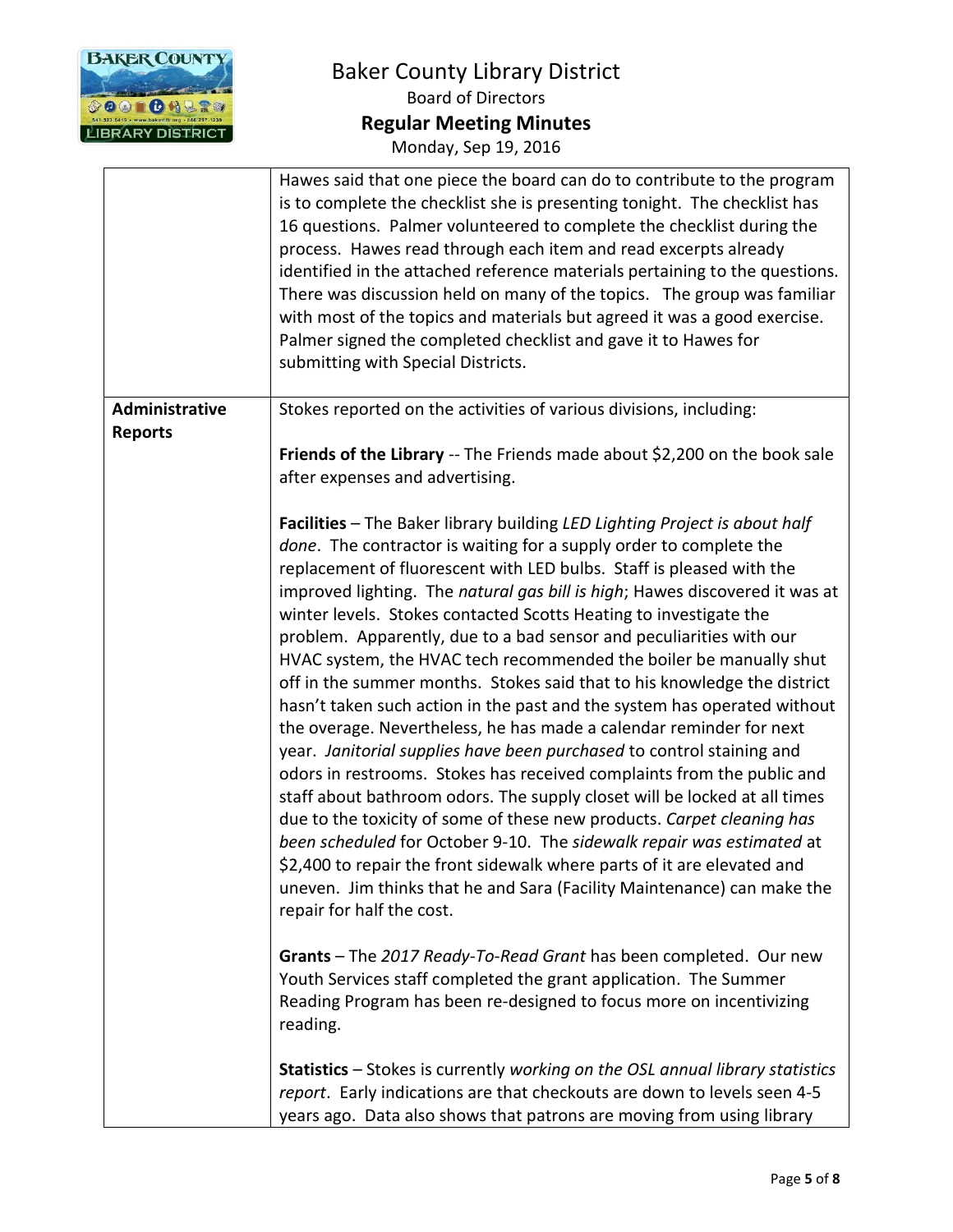

|                                            | computer stations to their own Wi-Fi enabled devices.                                                                                                                                                                                                                                                                                                                                                                                                                                                                                                                                                                      |
|--------------------------------------------|----------------------------------------------------------------------------------------------------------------------------------------------------------------------------------------------------------------------------------------------------------------------------------------------------------------------------------------------------------------------------------------------------------------------------------------------------------------------------------------------------------------------------------------------------------------------------------------------------------------------------|
|                                            | Technology - The new server array is operational. Jim White has been<br>working on the installation of new network equipment. He will have<br>more to do pending E-Rate project approval.                                                                                                                                                                                                                                                                                                                                                                                                                                  |
|                                            | Sage Library System - The district has been using a new checkout receipt<br>template. An element added to the bottom of the receipt states "you<br>saved \$XX.00" by borrowing from the Library. The saved value amount is<br>calculated from the suggested retail prices on each item's record. Baker<br>has been using it for about 6 weeks. The information is intended to<br>demonstrate the surprising value of using the library. Reaction has been<br>mostly positive but he has received one negative comment that it was<br>"tacky and cheap - we should not be emulating Safeway".                               |
|                                            | Other News - Stokes said that he and Aletha Bonebrake were recently<br>interviewed by the La Grande Observer on Baker County Library District<br>history and operations. A group is again seeking to create a library<br>district for Union County and views BCLD as a model to emulate.                                                                                                                                                                                                                                                                                                                                   |
| <b>Business</b><br><b>Manager's Report</b> | Hawes had already passed out financial report packets before the<br>meeting. Check packets were handed out for signatures during the<br>presentation.                                                                                                                                                                                                                                                                                                                                                                                                                                                                      |
|                                            | General Fund - Revenues included \$6,637 for September tax turnovers.<br>The E-Rate program approved funding for basic services with Internet<br>funded at 80% and Telephone at 40% for fiscal year 2016-17 which will<br>mean a total of \$13,078 in telecom support. This fund had a cash<br>carryover at June 30 of \$254,365 which exceeds the budgeted carryover<br>of \$235,000 by \$19,365.                                                                                                                                                                                                                         |
|                                            | In General Fund - Personal Services, the Vroom Grant wage expense<br>shown will be accrued into the prior year removing it from the report (the<br>grant has already reimbursed the expense). Both the group health<br>insurance and PERS budget lines are on target at with 3 months posted<br>to-date. The Workmans Comp line was high at 90% spent; the initial<br>estimated expense is paid in July with a final bill coming at the end of the<br>fiscal year. The amount paid for the prior fiscal year will be accrued back<br>into last year. Overall, Personal Services is on target at 24% of budget to-<br>date. |
|                                            | In General Fund - Materials & Services, the book budget spent \$10,191                                                                                                                                                                                                                                                                                                                                                                                                                                                                                                                                                     |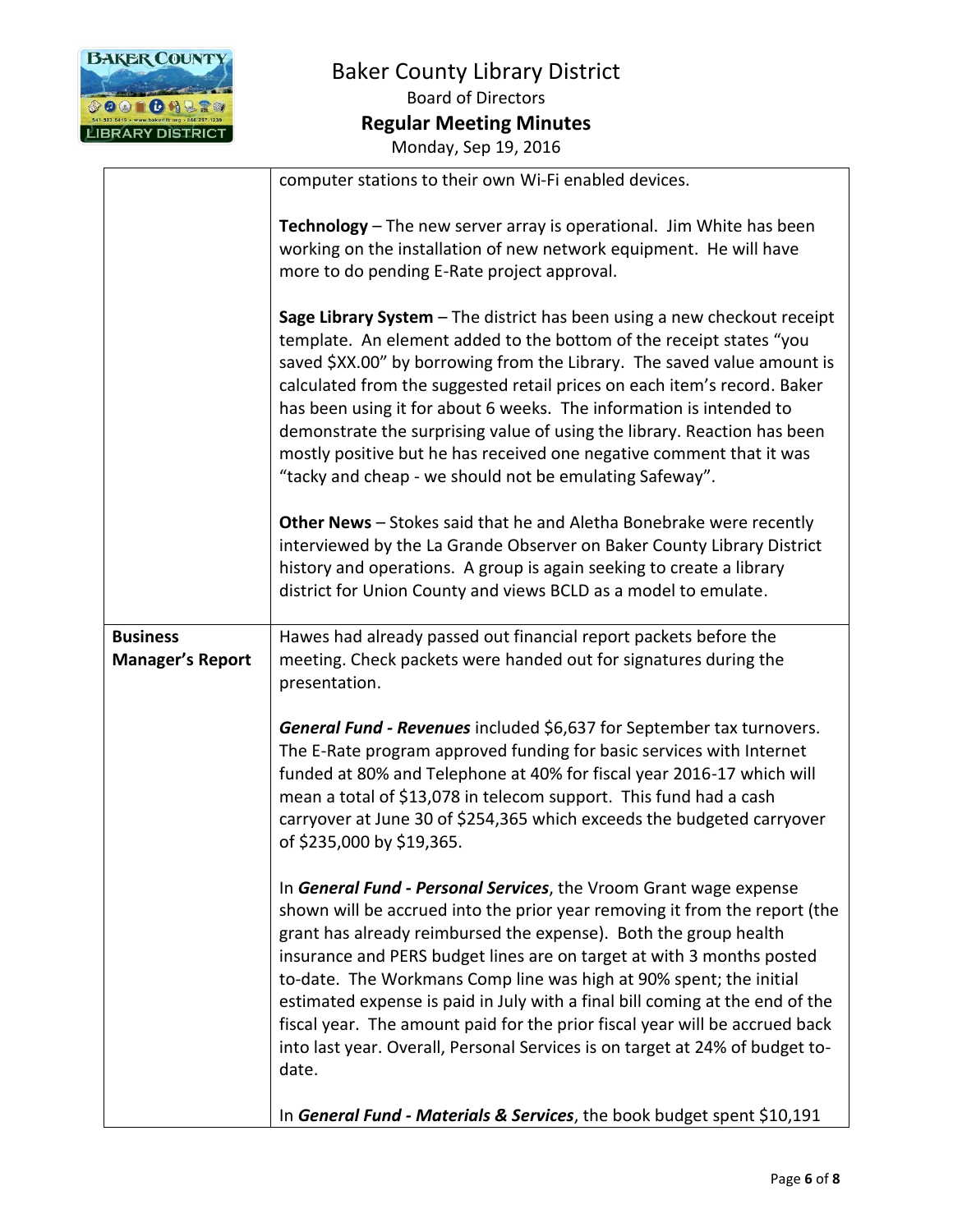

(Ingram) for new books and \$2,530 for an annual electronic subscription (Tutor.com). The building budget is 94% spent, expenses included Scott's Heating \$100 for a service call and \$30,000 to Arros Electric for a progress billing on the LED Lighting Project (approved by the board in June). The computer budget included Open DNS \$880 for subscription for access points, Enfold \$432 for an annual subscription, and Carbonite \$59.99 for Tech off-site backup. Association Dues of \$759.24 was paid to SDAO for its annual membership dues. Utilities included a bill for Cascade Natural Gas of \$468 that is very high for this time of year, as Stokes reported, the issue was resolved.

*Other Uses Fund* received revenues from two sources. It received a grant reimbursement of \$35,809 most of which was accrued into the prior fiscal year, with the balance pertaining to the current fiscal year expenses. It also received an E-Rate refund of \$6,562 for Phase 1 of the Network Update that was completed in fiscal year 2015-16. In expenses, a check order was placed for new laser checks totaling \$243.26. The manual check supplies had finally been used and it was time to update to laser style. The Vroom Grant expense line shows current expenses totaling \$771.44; this grant received \$5,000 revenue in June and the program is in progress. Phase 2 of the Network Update project through E-Rate has been completed totaling \$9,242 in equipment purchased; we are waiting on funding approval for this phase which is long overdue as we are well into the fiscal year. Phase 3 of the Network Update project is the re-wiring of the Internet cabling in the building; this final phase is on hold until funding approval is received. Hawes stated that she has sent multiple inquiries to the program through its online system; and has contacted Congressman Walden's office for assistance in finding when the delay in processing applications is expected to end.

Turning the page to the **Cash Flow Projection** report included in the financial packets, the cash available in General Fund and Other Funds will sustain operating through November  $1<sup>st</sup>$  payroll. General Fund is anticipated to borrow \$100,000 from Other Funds for operating in October. The detail and projects in progress were reviewed.

*Sage Fund* has no revenue at this point; it sends out annual membership billings in October. A grant reimbursement request was recently submitted for courier services for the first quarter and typically come in a couple weeks. In Personal Services, Hawes said that Sage is now able to pay its Federal payroll taxes directly through the EFTPS online system. The system now supports the use of more than one bank account. Sage